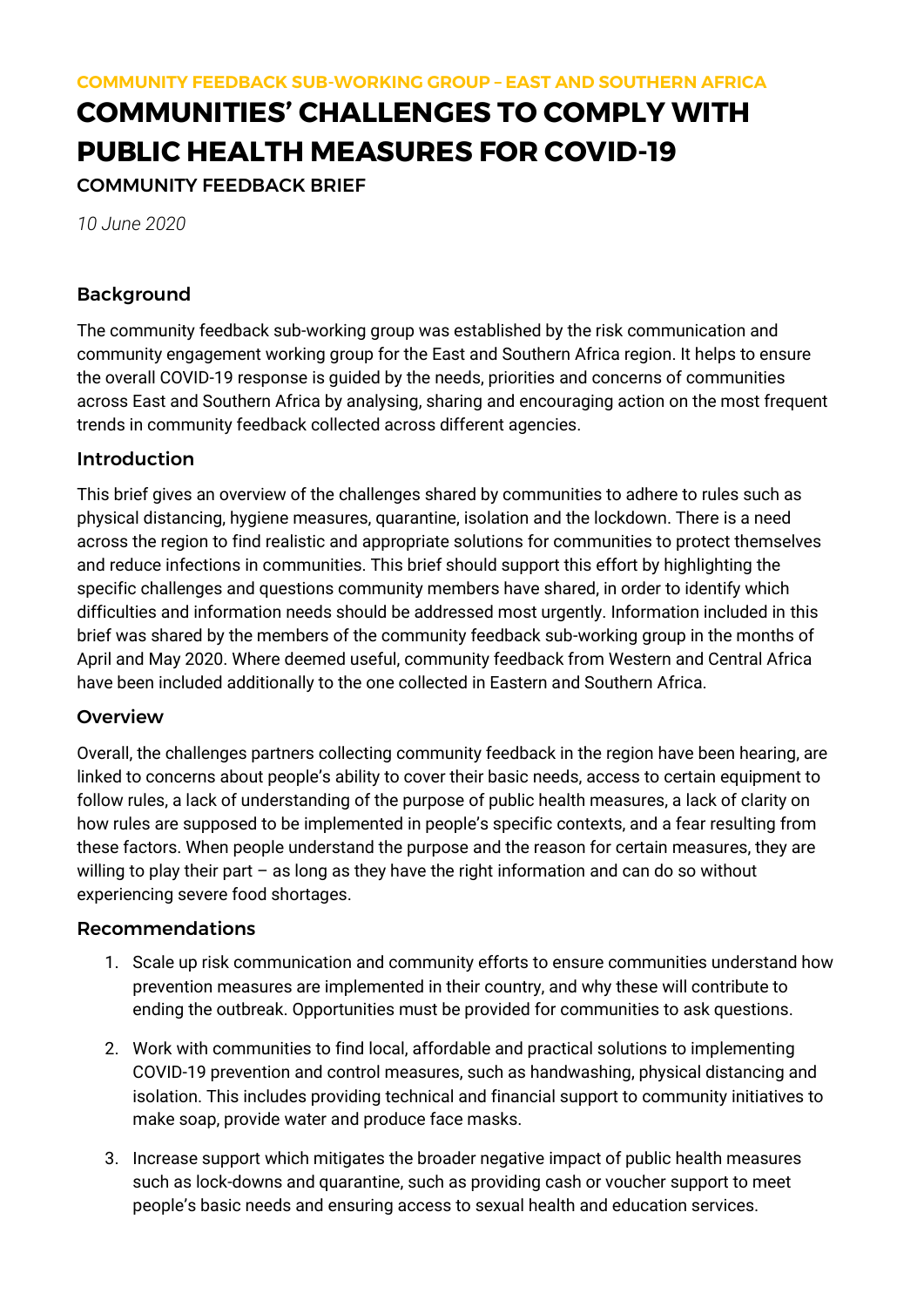# **Physical distancing**

#### **General lack of knowledge and suspicion**

We have received questions about what physical distancing is in general, as well as what that means for people's daily lives. Some statements indicate misunderstanding of the concept, which is also linked to a lack of understanding of how the disease is transmitted. Questions and rumours about how the disease spreads have consistently been among the top community feedback topics received by the IFRC across Africa.<sup>1</sup> The fact of military and police not adhering to physical distancing rules has also made people question the purpose and legitimacy of the rules..

*Example comments:*

*"*Where to do social distancing?" *– South Sudan (IFRC)*

*"How will it actually be maintained on the beach?" – Seychelles (IFRC)*

*"My close relative is in self-quarantine, that is why I need to go stay with him, to take care of him" – Kenya (IOM)*

*"How can the distance of one meter be a solution to the problem of corona virus, when the corona virus is transmitted in the air?" DRC (IFRC)*

*"How you talk to us about going one meter away while we see cops crammed into a vehicle like sardines in a can..." – DRC (IFRC)*

#### **Challenge of physical distancing in big households or within families in general**

Community members share the challenge of many people living in big households and ask about how to keep a distance within the household and the family.

#### *Example comments:*

*"How can you respect social distancing (1m) living in the same family?" – Rwanda (IFRC)*

*"*How can you behave if you are 15 people in one house, if you have to keep your distance*?" - DRC (IFRC)*

# **Questions about physical distancing between couples**

Frequently asked questions form community members are about the necessity and feasibility of keeping a distance to their partner.

*Example comments:*

*"What is the meaning of social distancing? Does it mean that you cannot share a bed with your husband or wife, how can someone distance himself from his or her partner?" – South Sudan (IFRC)*

*"What strategy can we use to keep the husband at a distance of one metre?" - DRC (IFRC)*

# **Difficulties of keeping a distance in public transport**

Community members mention difficulties about close contact with other people in public transport and ask about feasibility to adhere to physical distancing in buses and moto-taxis. Many people are reliant on public transport to travel to work or to buy food.

#### *Example comments:*

*"It is hard to be 1 meter apart in public transport because they're overcrowded. Conductors wait till they pass roadblocks then they add passengers in the van, and you can't complain since you want to get home before curfew." – Kenya (Shujaaz Inc.)*

*"Body contact cannot be avoided because of transportation here and there" – Nigeria (IFRC)*

<sup>1</sup> IFRC (2020, May 20): *COVID-19 – Community feedback report #8. Africa region*.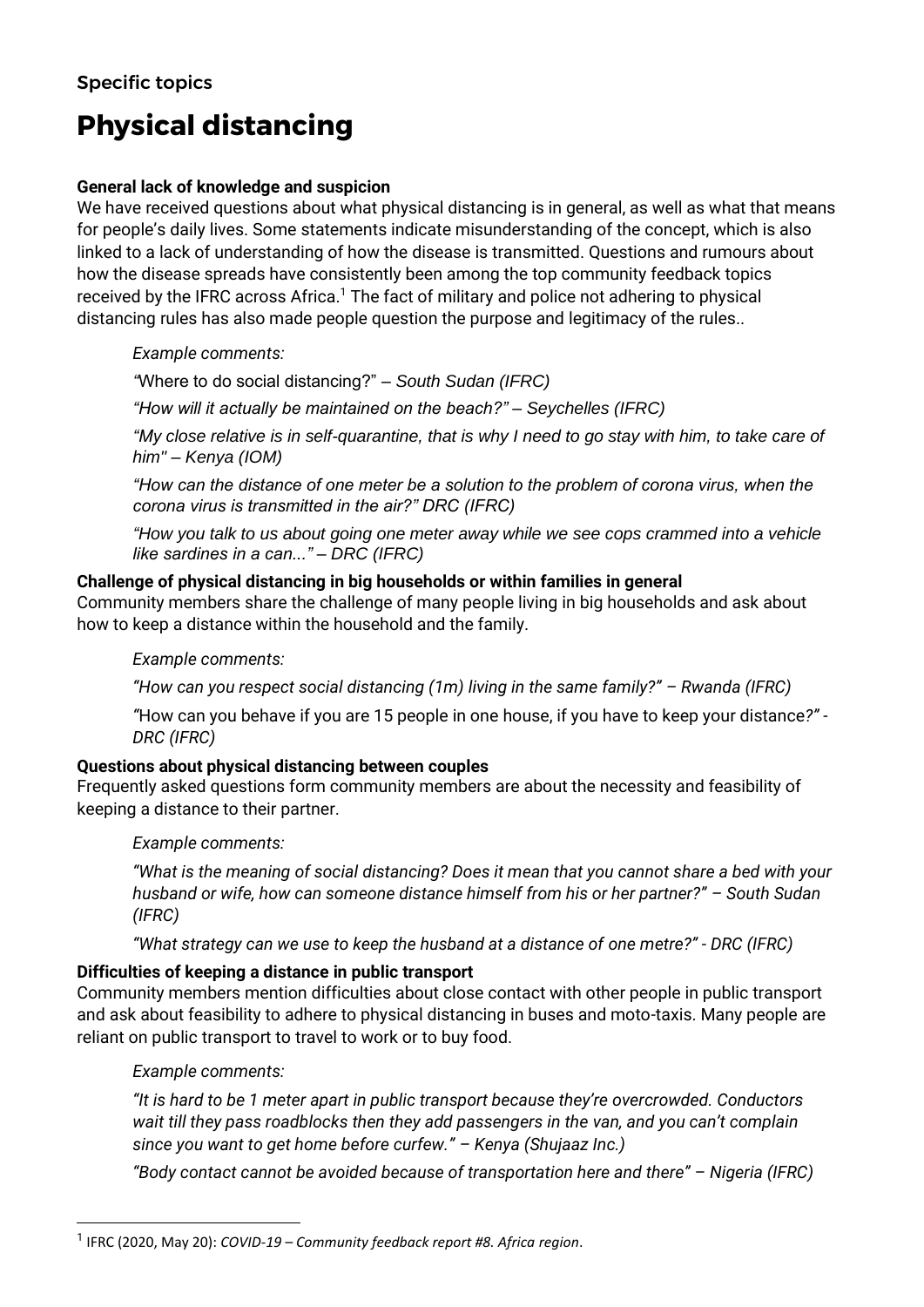*"What measure will we motorcyclists (taxi-motorcyclists) take for the distance of one meter because on a motorcycle, it will not be possible to avoid the corona virus?" – DRC (IFRC)*

#### **Difficulties of keeping a distance in markets**

Community members mention difficulties about close contact with other people in markets.

*Example comments:*

*"There is overcrowding at bus stations and markets, people are busy with their routine no precautions taken. Social distancing has not been well practiced." – Tanzania (IFRC)*

*"We can't always avoid touching or being touched by people at the market." – Cameroon (IFRC)*

# **Hygiene measures**

#### **Access to hand washing equipment, water and masks**

Oftentimes the lack of access to the right equipment to follow preventative measures is mentioned by communities and the provision thereof suggested. The cost of masks and hand sanitizer were mentioned as critical barriers to adoption in surveys conducted by Shujaaz Inc. in Kenya.<sup>2</sup> Many highlighted having to choose between buying water for cooking and cleaning – or preventative handwashing.<sup>3</sup> Feedback collected by Internews in Dadaab, Kenya, also points to the scarcity of water for hand washing.<sup>4</sup>

*Example comments:*

*"Masks should be a free provision by the government. I am not leaving the house so will not buy a mask." – Kenya (Shujaaz. Inc)*

*"Masks are not available in suburbs and countryside" – Rwanda (IFRC)*

*"Our biggest problem is water, we buy water from the dam, and it is far. So if you buy 20L jerrican at 10 bob then you use like 60% of it washing hands, then that will make other people to skip washing hands since it is expensive and there is shortage of water " – Kenya (Shujaaz. Inc)*

*"The state of hygiene is good, though we have an issue with water adequacy. We only get 60 liters of water daily; this is hardly enough. We would like to request an increased water supply to sufficiently maintain proper hygiene at the household level." – Kenya (Internews)*

*"Young People raised concerns about limited access to clean running water needed for effective hand washing. Many highlighted having to choose between buying water for cooking and cleaning or preventive hand washing." – Kenya (UNICEF)*

*"Vulnerable households cannot respect handwashing as it is difficult for them to find water and soap/gel is not their priority" – Madagascar (IFRC)*

#### **Rumours and confusion around facemasks**

Questions on the right use of face masks have been asked across the region, while there were also many rumours on face masks shared. While some say that masks (mainly the masks coming from China) are infected with COVID-19, there are other rumours around negative effects of the use of masks.

*Example comments:*

*"I really do not know what to look at when buying a mask, I bought one [and then] was told it was so fake." – Kenya (Shujaaz. Inc)*

<sup>2</sup> Shujaaz Inc (2020, May 08): *GROUNDTRUTH COVID-19 BAROMETER*.

<sup>3</sup> Shujaaz Inc (2020, April 17): *GROUNDTRUTH COVID-19 BAROMETER*.

<sup>4</sup> Internews (2020, April 28): *In The Loop.*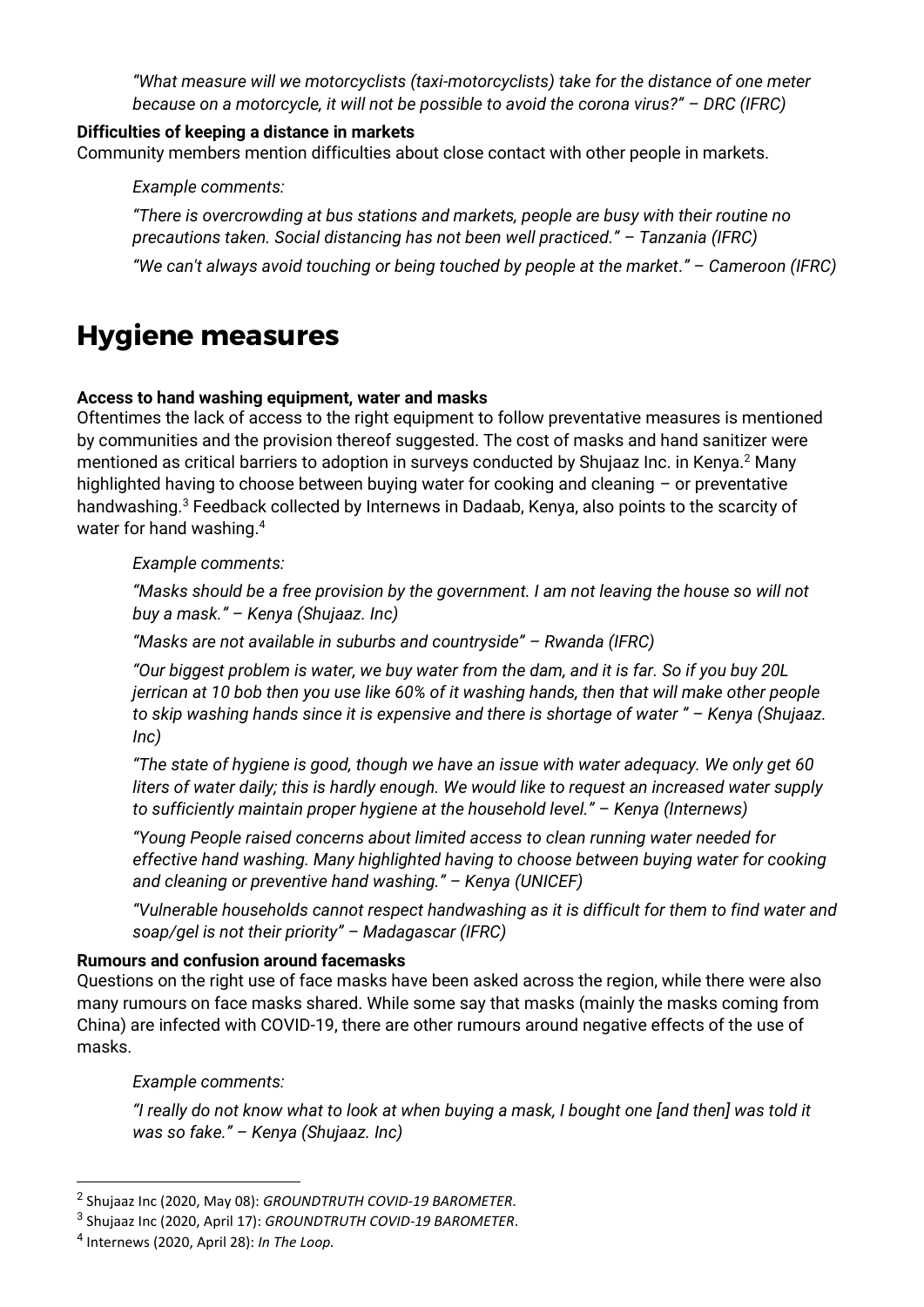*"Why do government address mask to be worn by only affected or service providers." – Tanzania (IFRC)*

*"Can tailored masks (zilizoshonwa) protect you from the virus?" - Tanzania (IFRC)*

*"The mask people wear contain corona." – DRC (CARE)*

#### **Stigmatisation of those wearing masks**

Some community members have shared concerns about people being perceived as being infected when wearing a face mask.

*Example comments:*

*"I went to the market with my mask, but people started harassing me and got very angry. They said I must be infected and wishing it on them, why else would I wear a mask?" – Somalia (Hagaha Coronavirus)*

*"In the city here, people think anyone wearing a mask is a suspect case." – Burkina Faso (IFRC)*

# **Challenges to avoid cash and questions about infections through cash**

Although mobile operators have cancelled the costs of mobile money for business transactions, this does not apply to those not formally registered as a business, which is often the case of microentrepreneurs – leaving them still reliant on cash-payments.

# *Example comments:*

*"Can money not transmit infection on hands since it is hold by unknown persons?" – South Sudan (IFRC)*

*"Can you get infected from banknotes?" – Burundi (IFRC)*

# **Lack of knowledge on how the disease spreads**

There are many rumours circulating on how the disease is transmitted, having an impact on people not adopting certain measures as they do not understand how they will protect them. In a poll conducted by Shujaaz Inc on 8 April with young people in Kenya, 10% stated it was ok to share a face mask and 14% that it would be ok to share a tea cup or plate.<sup>5</sup>

#### *Example comments:*

*"Can we be infected using the same object?" – Burundi (IFRC) "Sexual intercourse can also transmit corona." – Namibia (IFRC) "Is Corona virus an airborne disease?" – Kenya (IFRC)*

# **Isolation of sick patients**

# **Lack of knowledge on isolation and mix-up with quarantine and lockdown**

Some feedback comments indicate that there is some confusion around isolation, what it means and how this is different to measures such as quarantine and lockdowns.

# *Example comments:*

*"Isolation is to get people to take the vaccine and die" – South Sudan (IFRC)*

*"What is the difference between isolation and lock-down?" – DRC (IFRC)*

*"We have heard people talk about isolation, but we don't really know what it is." – Cameroon (IFRC)*

*"Isolation means quarantine?" – Cameroon (IFRC)*

*"I prefer being treated at home rather then being taken to isolation." – Togo (IFRC)*

<sup>5</sup> Shujaaz Inc (2020, April 17): *GROUNDTRUTH COVID-19 BAROMETER*.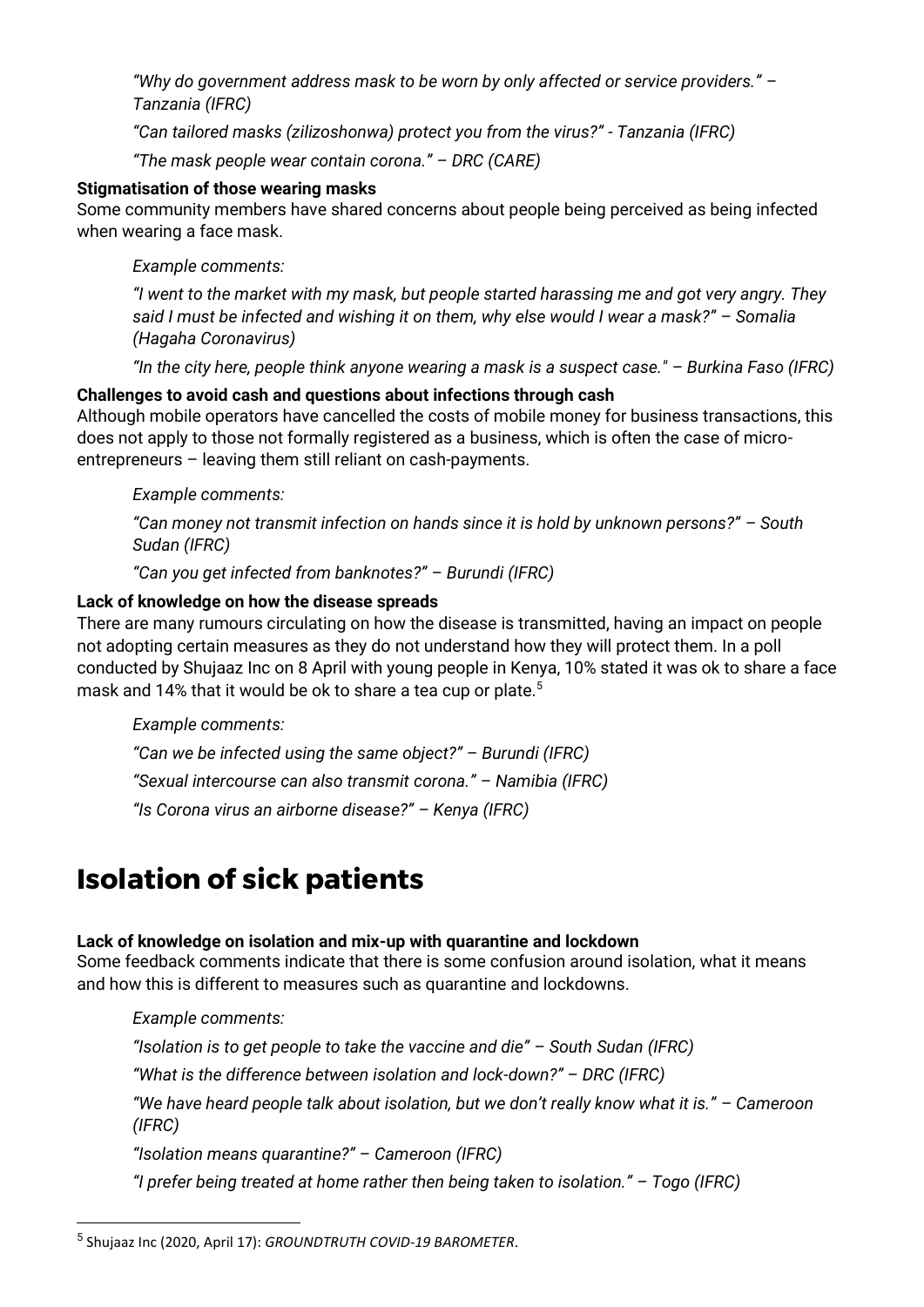#### **Lack of a separate room to isolate sick patients**

The study conducted by PERC across 20 African countries shows that many Africans are not able to isolate COVID-19 patients, as they would not have a separate room available to do so.<sup>6</sup>

*Example comments:*

*"They are isolating people with Covid-19 at their homes why don't they use that money that is being donated to rent or construct buildings for isolation?" – South Sudan (IFRC)*

# **Quarantine**

#### **Fear and misperception of quarantine centres**

Misperception of the role of quarantine centres. It is currently perceived by some community members as a 'prison' and not a public health intervention because people are getting quarantined for breaking the public health Act on COVID-19, and talks of people 'escaping' from quarantine. There are also fears of further spreading the virus due to inadequate infection prevention and social distancing in some quarantine centres.

This is linked to a fear and a lack of trust of mass testing imposed by governments.

*Example comments:*

*"General fear of government-imposed quarantine of those who tested positive, at own expense" – Kenya*

*"Physical and verbal harassment (not necessarily proper 'attacks') against healthcare workers when those tested positive are put into quarantine in hospital, don't show severe symptoms, but family isn't allowed to visit (which is against culture), and the person cannot leave the hospital still. This usually starts becoming an issue after ca 1 week of quarantine." – Somalia (Hagaha Coronavirus)*

*"Rumors about the probable persons returning from abroad but who escape the quarantine fixed by the Government" – Burundi (IFRC)*

*"When you visit health facilities, you get tested for covid and be quarantined" – Kenya (IFRC)*

# **Lockdown**

#### **Concerns about impact of lockdown on livelihoods**

Community members ask about how they should stay at home, if they are not able to feed themselves and their families. A survey conducted by GeoPoll in 12 sub-Saharan countries found that more than 81% were concerned about having enough food to eat. Over the last two rounds of data collection the concern about the economic impact of the outbreak was the second highest concern (following the concern of contracting the disease).<sup>7</sup> Surveys conducted by Shujaaz Inc. in Eastleigh and Mombasa, Kenya, suggest that, even when cases do spike locally –young people and their communities will still be forced to break lockdown measures in order to secure food and sustain their income.<sup>8</sup> Community feedback shared with Africa's Voices Foundation during radio

<sup>6</sup> Partnership for Evidence-Based Response to COVID-19 (2020, May 5): *Responding to COVID-19 in African Countries: Analysis and Report of Survey Findings*, p.8.

<sup>7</sup> GeoPoll (2020, May 18): *Coronavirus in sub-Saharan Africa: Data shows changing food habits, increased testing*. 0

<sup>8</sup> Shujaaz Inc (2020, May 08): *GROUNDTRUTH COVID-19 BAROMETER*.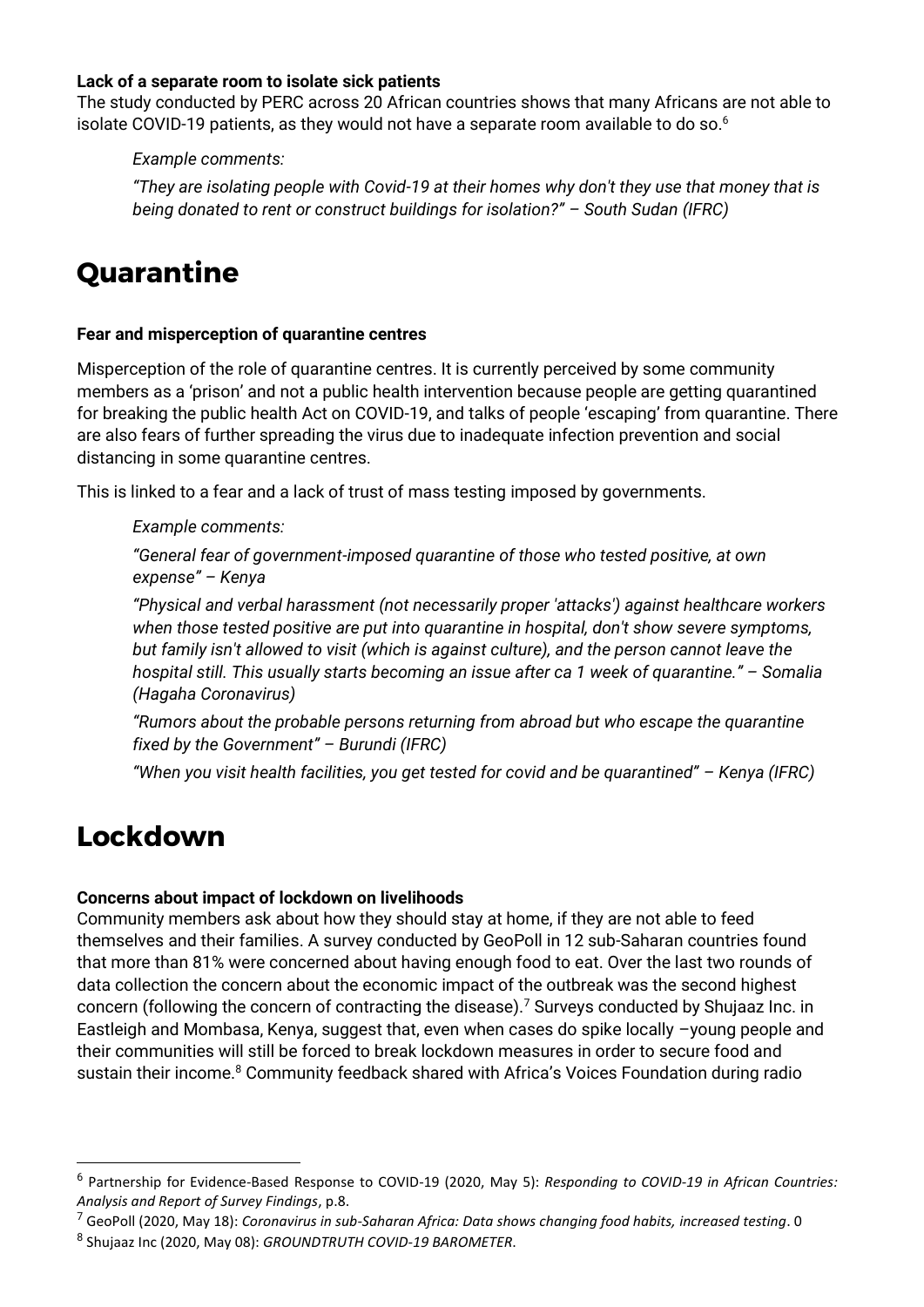shows in Kenya indicates that people understand the importance of lockdown measures and also support them, but call for livelihoods support.<sup>9</sup>

*Example comments:*

*"The government's directive is great, but I would like to ask them to take care of the poor and those who cannot afford to support their families." – Kenya (Africa's Voices Foundation)*

*"For me the government guidelines are really affecting me so much because my work has been closed and they are still adding a few more weeks to the curfew. I have to pay rent and buy food. I am a single mother and it is affecting me." – Kenya (Africa's Voices Foundation)*

*"Lockdown without food kills more than covid-19." – Cameroon (IFRC)*

*"How to respect the lockdown against corona virus and in our houses there is nothing to eat?" – DRC (IFRC)*

*"Our business depends on the neighbouring country of Kenya. What's the situation now the border is closed?" – Tanzania (BBC media action)*

# **Rumours and beliefs on inequality of lockdown measures**

Rumours are circulating on social media on the South African government favouring formal and established businesses during the lockdown regulation while leaving out family businesses, small shops, and marketplaces.<sup>10</sup>

# **Concerns about impact of lockdown on sexual and reproductive health**

Surveys conducted by Shujaaz Inc. in Kenya show that as the lockdown continues, young people are reconnecting with their partners, finding new relationships or having casual sex. Access to condoms or emergency contraception from kiosks, pharmacies, public clinics, bars, clubs and University campuses has decreased and half of respondents said they 'urgently need' a form of contraception in a survey conducted by Shujaaz Inc.<sup>11</sup>

# *Example comments:*

*"Am I supposed to buy condoms or am I supposed to eat?" – Kenya (Shujaaz inc.)*

*"Cause we are in a total lock down I can't go to buy [condoms] in the shop or get the government ones for free." – Kenya (Shujaaz inc.)*

# **Concerns about places of worship and schools being closed**

While the support of restricting public gatherings is generally high across Africa as shown in the report by PERC, the support of closing churches and mosques is lower, with 77% supporting this measure compared to 92% supporting the closure of restaurants and night clubs for example.<sup>12</sup> Al-Shabab has denounced the decision taken by some countries to close mosques in order to limit the spread of the virus, which is being discussed on social media as shown by Africa CDC.<sup>13</sup> Community members also share their concern about schools not being open. Remote learning is not an option for many in East Africa due to lack of access to internet.

# *Example comments:*

*"We want the government to give the opportunity to open schools and churches." – DRC (IFRC) "Why do you prohibit all the activities of the churches but instead consider those of the state?" – DRC (IFRC)*

<sup>9</sup> Africa's Voices Foundation (2020, May): *COVID-19 Kenya Response, Weekly insights, 4-10 May 2020.*

<sup>10</sup> Africa CDC (2020, May 18): *Rumor Tracking Report*.

<sup>11</sup> Shujaaz Inc (2020, May 15): *GROUNDTRUTH COVID-19 BAROMETER*.

<sup>12</sup> Partnership for Evidence-Based Response to COVID-19 (2020, May 5): *Responding to COVID-19 in African Countries: Analysis and Report of Survey Findings*, p.8.

<sup>13</sup> Africa CDC (2020, May 18): *Rumor Tracking Report*.